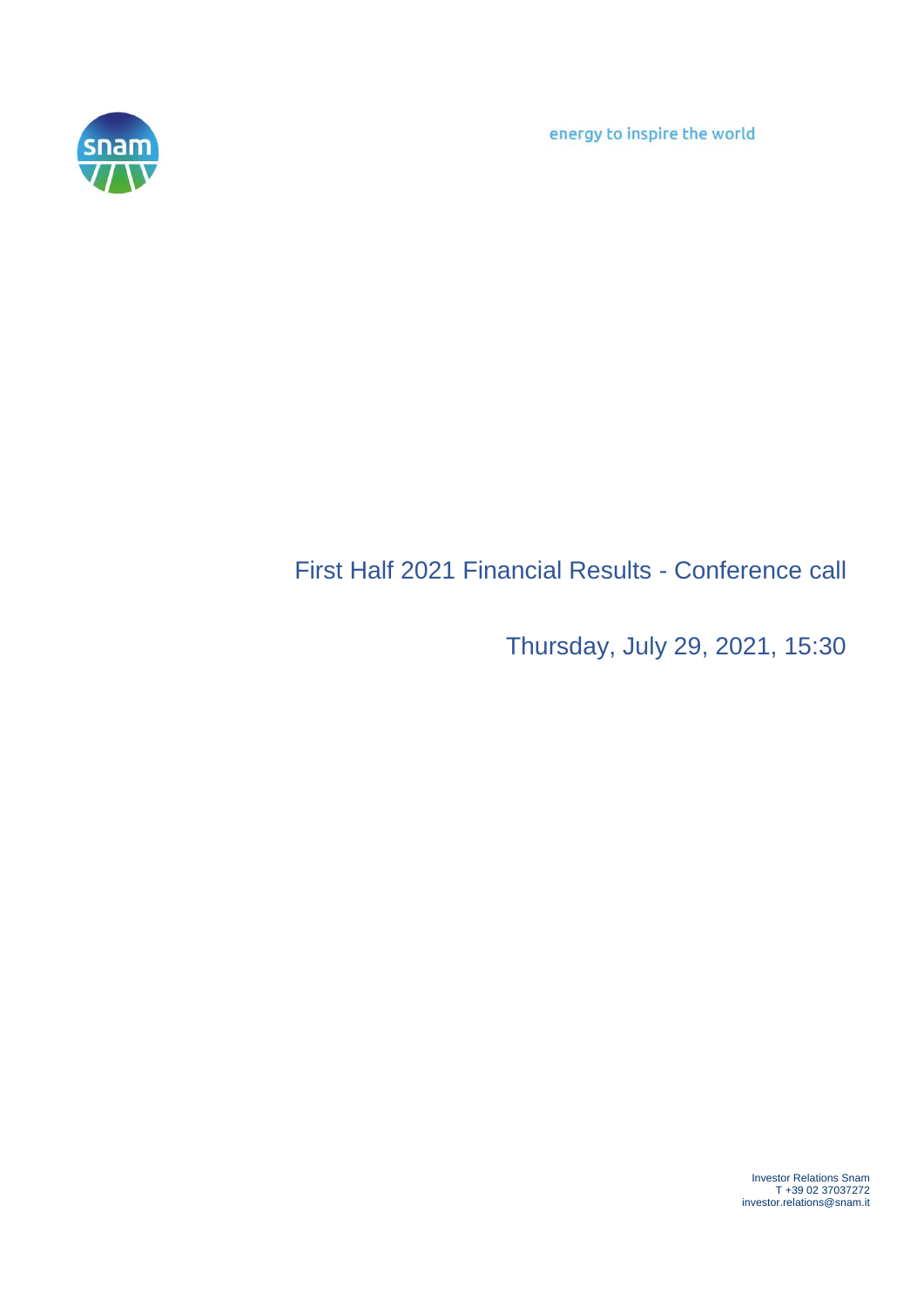

## MODERATORS: MARCO ALVERÀ, CHIEF EXECUTIVE OFFICER ALESSANDRA PASINI, CHIEF FINANCIAL OFFICER

OPERATOR: Good afternoon. This is the Chorus Call conference operator. Welcome and thank you for joining the Snam First Half 2021 Financial Results Conference Call. As a reminder, all participants are in listen-only mode. After the presentation, there will be an opportunity to ask questions. Should anyone need assistance during the conference call, they may signal an operator by pressing "\*" and "0" on their telephone.

> At this time, I would like to turn the conference over to Mr. Marco Alverà, CEO of Snam. Please go ahead, sir.

MARCO ALVERÀ: Thank you. Good afternoon, ladies and gentlemen, and welcome to Snam's first half results presentation. We've seen a strong start to the year. CAPEX has significantly grown, reflecting the ramp up of our investment program result, as a dampened operational activity in the first half of last year.

> One of the drivers of our investment plan is digitalization. Here we have the objective of becoming the most technologically advanced gas TSO in the world. We reached an important milestone in our digital transformation program, with the inauguration of the Bologna TecHub in July. You will find some detail on this in the back up slides. We're also seeing a recovery in gas demand that rose by 10% in the first 6 months of the year. Thanks to rebound in industrial production power generation, and cooler than usual weather.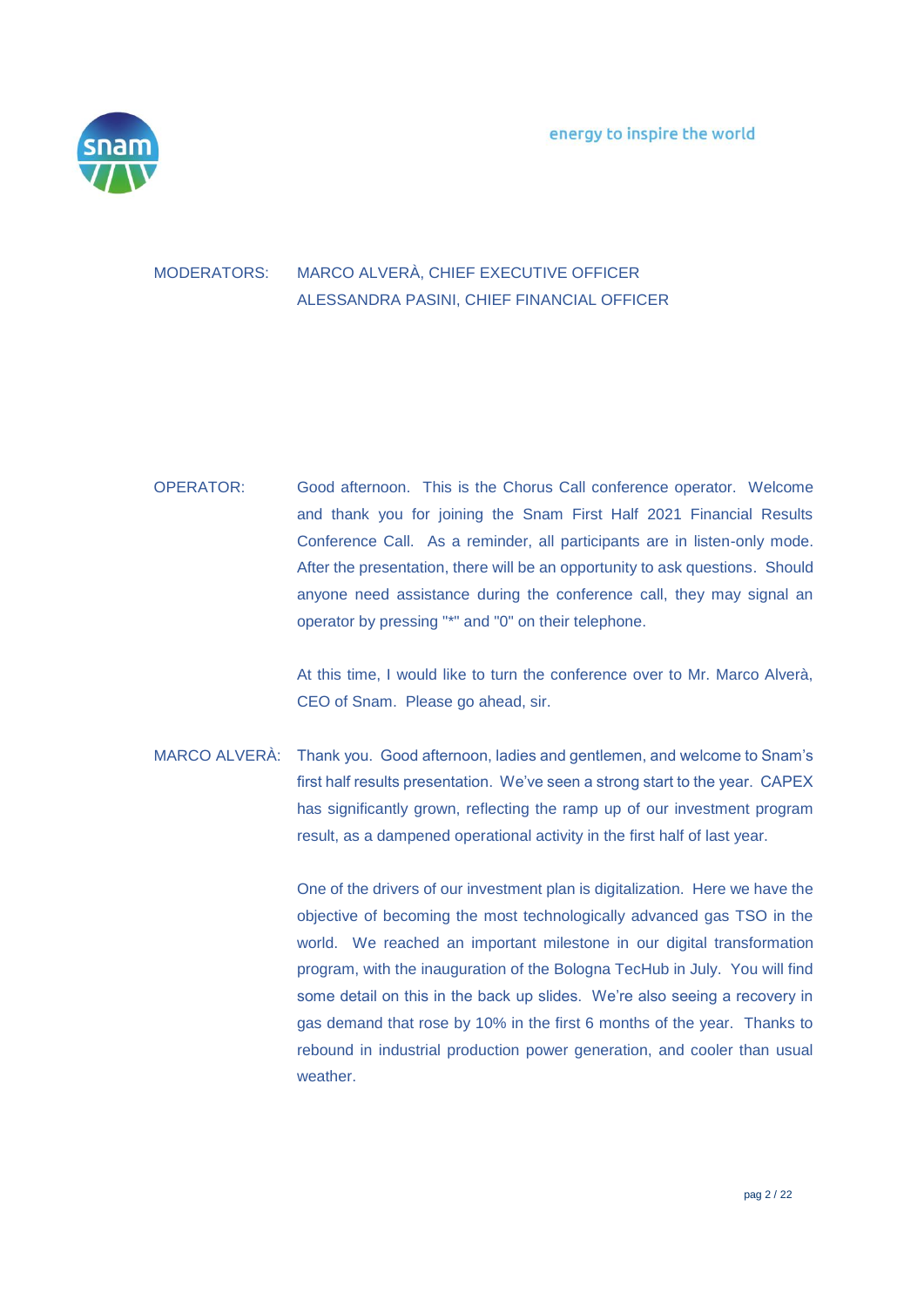

On the regulatory front, the first consultation document on the WACC formula has been published by ARERA. Changing the key parameters have been proposed, including the risk free rate, country risk premium and the way to calculate the cost of debts. Depending on how it will be applied, the formula gives rise to a wide range of potential outcomes, including the possibility of a significant cuts. There will not be consultation period and expect an intermediate document by October and the final release by year end.

Hydrogen's momentum continues to increase, and we have dedicated a slide on how policies and scenarios are evolving. We are continuing to build skills and knowledge in this field, leading projects that test hydrogen's use in de-carbonizing rail transport, ceramics, glass making, and steel sectors. In May, we successfully carried out the world's first test of a 30% hydrogen natural gas plants in the forging process used in industrial steel making in Milan.

We have also been awarded grant by the innovation fund to build an electrolyzer plant connected to a waste energy facility invasion. Our subsidiary, De Nora, a global leader in sustainable technologies, continues to show strong growth while increasing its H2 backlog. It is ideally positioned to become a key player in the hydrogen ecosystem.

Thanks to the credibility and track record both of De Nora itself, and its joint venture with the German Group, Thyssen which is involved in the Neom projects in Saudi Arabia, with a target of 2 gigawatts of electrolyzer capacity. We are starting to discuss possible options to crystallize value from our minority investments and support De Nora in the next phase of its growth.

Another key source of value creation comes from the optimization of our financial structure. Average cost of debt is now below 1%. All the funding of the first 6 months of 2021 has been based on sustainable finance instruments, bringing it to around 60% of total of the above funding.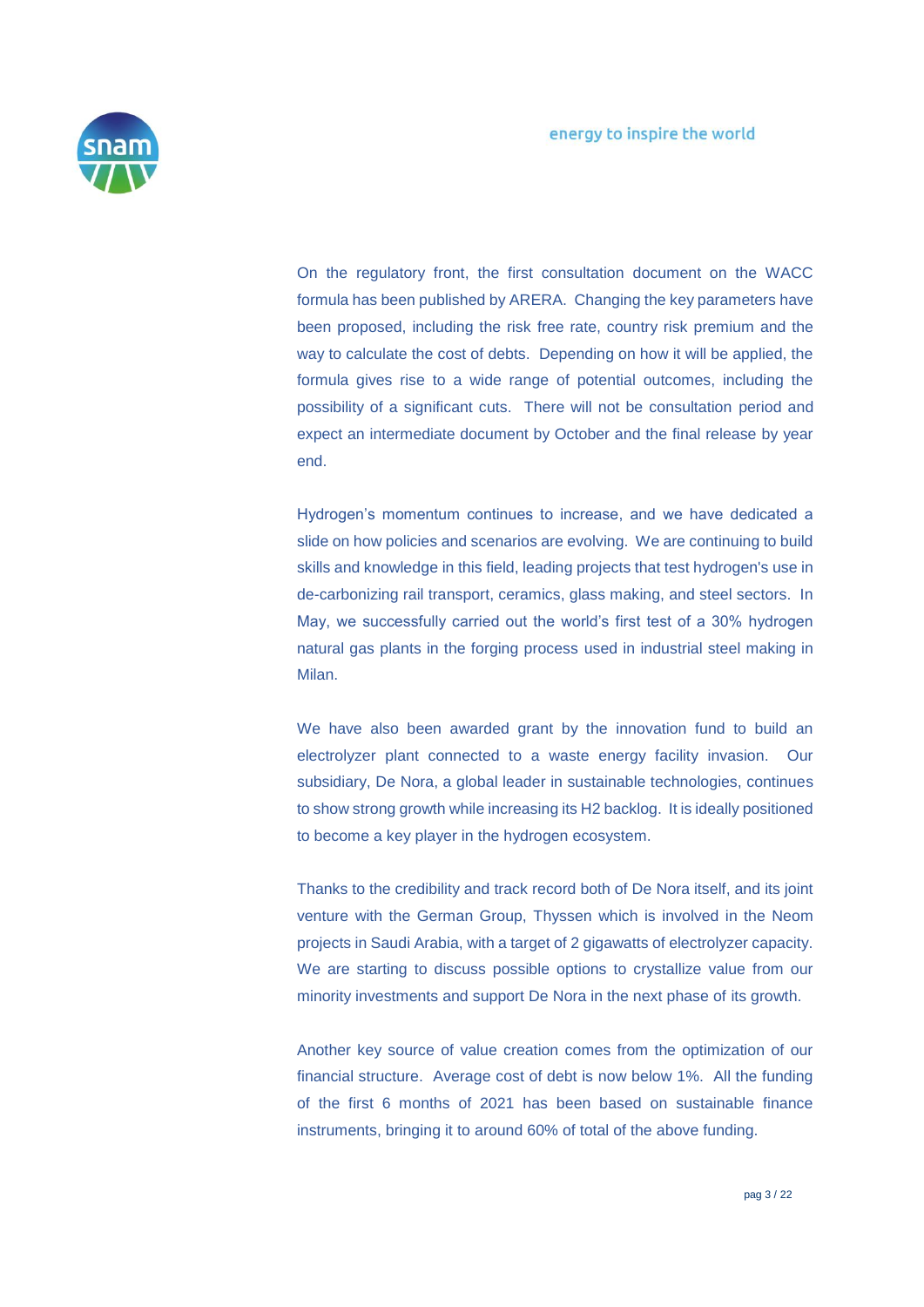

Our financial results in the first half of 2021 were very strong. EBITDA benefited from the contribution of higher tariff RAB. Thanks to our investments in our infrastructure and ILO D&A. Our new businesses grew by €5 million versus the same period of 2020, a significant acceleration compared to first quarter 2021.

Financial charges are down, thanks to our team's excellent liability management capabilities, and our continuing treasury optimization measures. Income from associates is up €29 million, compared to last year benefiting from a premature effect including ADNOC and De Nora and from the full year contribution of TAP. These effects are partially offset by the decrease of Austrian associates, which was affected, and Desfa [ph] for the lower inventory tariffs and reversal of the extraordinarily strong results in the previous years.

Net profit was up €57 million, thanks to strong operational results, lower financial charges and the contribution from associates. The strong results achieved in the first half of this year mean that we can confidently confirm our full year net profit guidance of €1.170 million, confirming the guidance.

The world of green gas in the energy transition is gaining traction globally and in Europe, with the recovery plan and the Fit for 55 EU package. There is finally growing consensus around the world of hydrogen and biomethane to de-carbonize the hard to abate sectors in particular, and to meet overall climate targets.

A significant share of the Italian recovery plan will be dedicated to areas in which Snam has built strong expertise and capability. In Europe, the Fit for 55 package introduces specific target for green hydrogen and the industrial and transport sectors already by 2030. Half of the hydrogen currently used in the industry will need to be green, and 2.6% of the energy used in transport will come from hydrogen.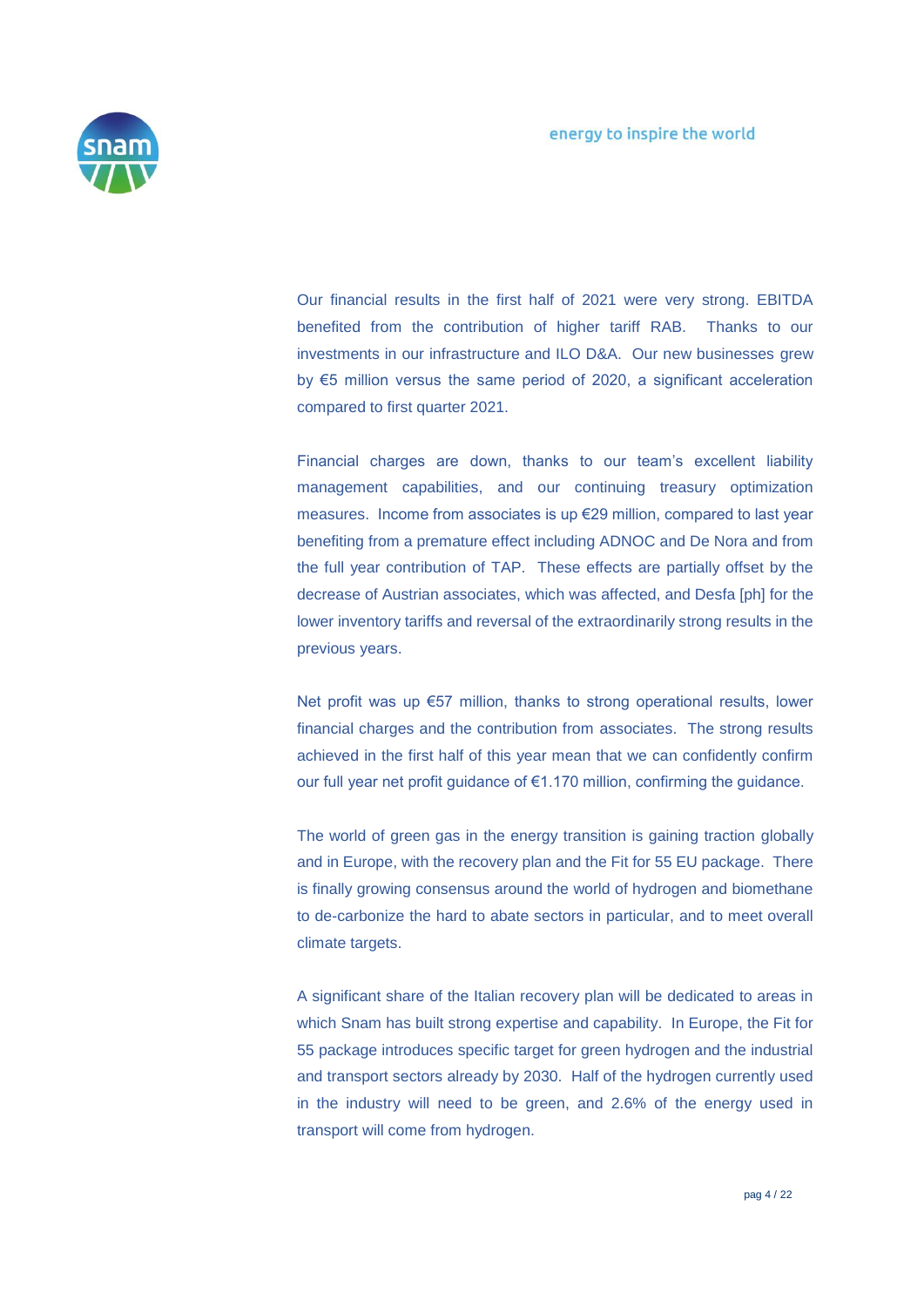

At the same time, forecast for the growth of the hydrogen market are now increasing. The IA has published a net zero scenario with 850 gigawatts of electrolyzer capacity by 2030, while the most recent Bloomberg Green scenario envisages 1,900 gigawatts. The direction of travel is clear, and thanks to our leadership in key energy transition technologies, in hydrogen, and our execution capabilities, we are very well positioned to take part in this investment cycle.

We've identified around 1 billion projects aligned with the recovery funds, in particular, in the use of hydrogen in the hydrogen valleys, rail and transport hard to abate sectors, development of hydrogen supply chains and R&D. These projects will be selected to receive funding through a state tendering processes, and some will require operating support to be viable. We will be working on some of these projects in partnership with other groups, and the details of the centers, and tendering processes are not yet available.

We have also been selected as a direct partner in the first few hydrogen related waves of the IPCEI, which are important projects of common European interest regarding hydrogen technologies and hard to abate sectors. This is a program that aims to support strategic value chains in Europe and allows member states to finance up to 100% of the funding gap of projects in R&D or in the first industrial development.

I will now hand over to Alessandra for a closer look at our first half results.

ALESSANDRA PASINI: Thank you, Marco. Net profit for the period was €635 million up €57 million versus the same period of last year. This was mainly driven by the growth in EBITDA core by more than €50 million, due to higher regulated revenues. Thanks to the continuous growth in the transportation business, related to the ongoing investment and the commodity effect due to the recovery of the gas demand in 2021, and also to the cold weather in April and May. This was only partially offset by the ongoing reduction of input-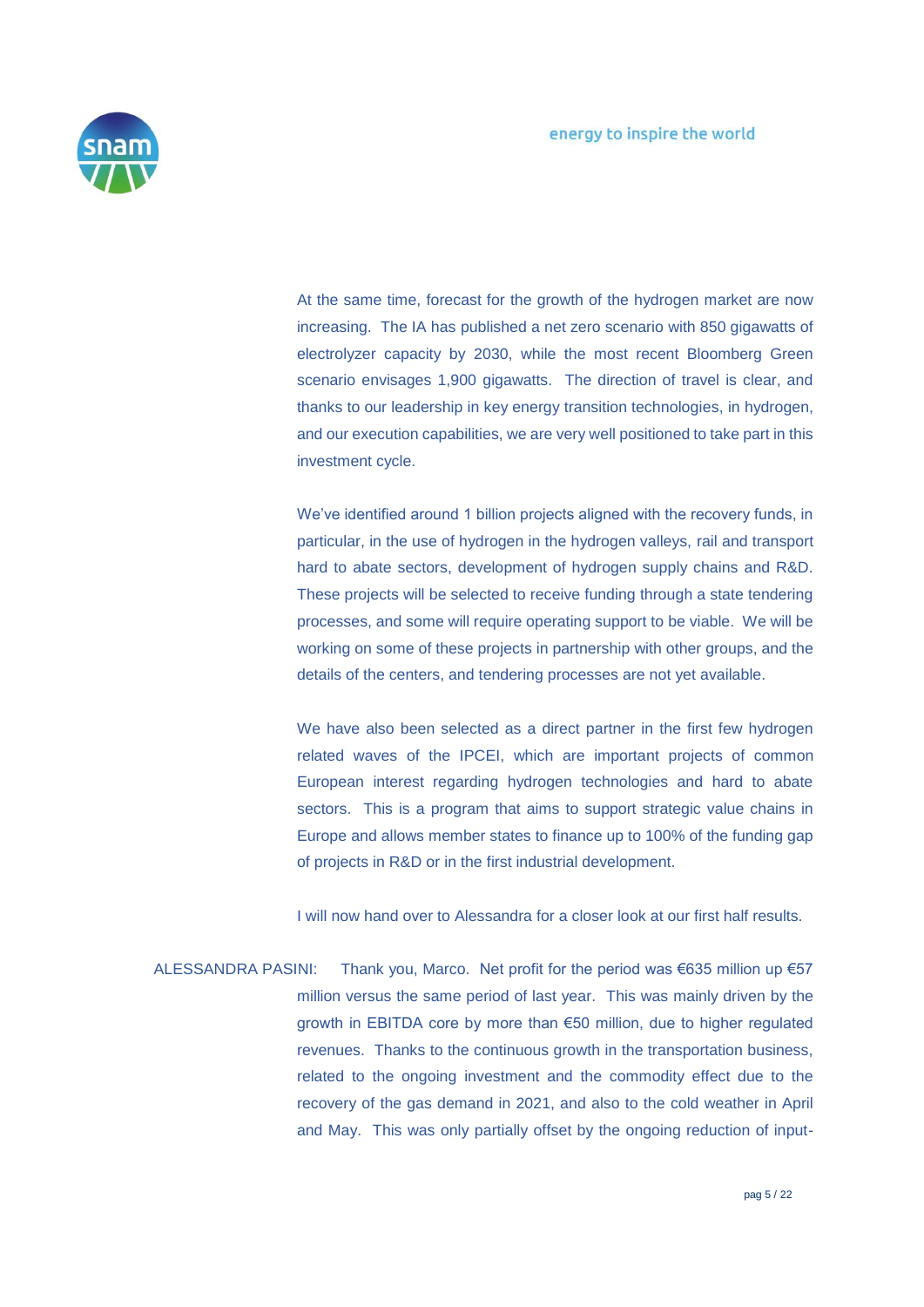

based incentives. Regarding the storage business, it benefits from the release of past balance sheet items and the smaller contribution from inputbased incentives.

Moving to the cost…lower cost in the core business were due to decrease on the fixed side, related to higher capitalized cost and the program…continues program of our efficiency program partially offset by a higher labor cost. The decrease in other items was linked [audio gap] be counterbalanced in the second part of the year, as well as higher costs for business development and [audio gap].

The contribution of new businesses was positive for €5 million, this was due to the strong contribution of energy efficiency business, due [audio gap] into the Snam consolidated Renovit perimeter. This was partially counterbalanced by the continuous investment in our H2 capabilities, our sustainable mobility business and the overall platform cost with lower than expected ramp up our biomethane business which was explained already in the first quarter is mainly due to the delays in authorization processes, some…delay in some plant realization and rollover effects of COVID impact from last year.

And also finally, for a small part of the sector very strong global solution performance in the first half of 2020. Lower net interest expenses of €17 million were due to the lower cost of debt attributable to the positive impact our fixed liability management exercise, treasury management optimization and natural bond rollover effect, replaced with cheaper new issuances. The increased contribution from associate is due to a perimeter effect with the contribution of Adnoc gas pipeline and De Nora and the positive contribution of TAP that in the first half of last year was loss making. These increases are partially offset by the expected decline of at DESFA and TAP that Marco referred to, the lower performance of DESFA was mainly linked to a lower applicable tariff whilst the decrease of outturn associate was due to the new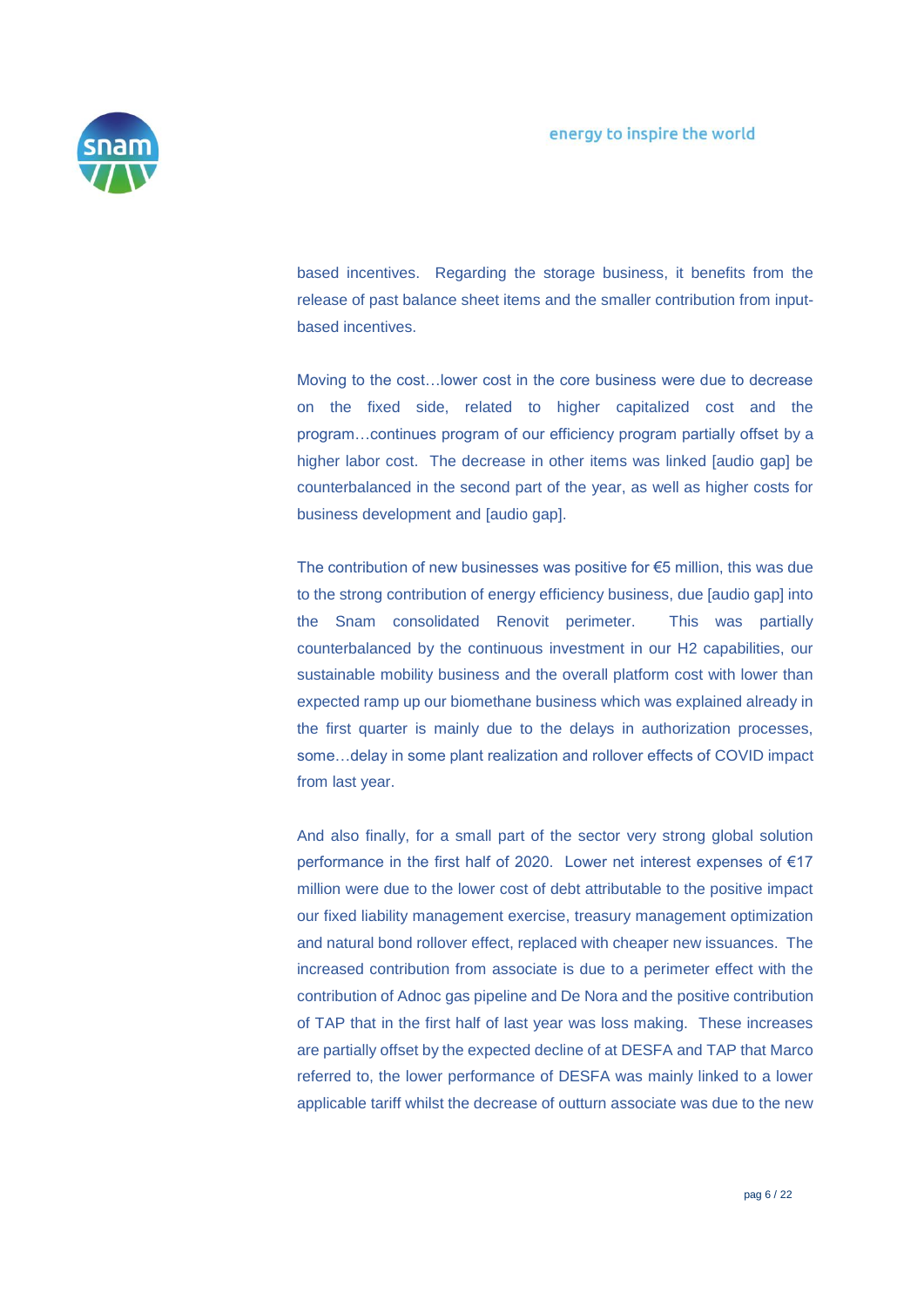

regulation in place from January 2021, non-recurring items and the compensation in first half of last year due to the end of the regulatory period.

The increase in taxes is essentially due to higher earnings before taxes. As you might have seen in the first half of this year, net profit benefits from a positive one-off component adjusted of €255 million related to the realignment of the differences between the fiscal and book value of fixed assets. This is possible paying the substitute tax of 3% in a maximum of 3 installments, while the amount of the alignment is €1.2 billion for transportation business to be recovered over the coming years and you will find more details in the backup.

Turning now to our cash flow, cash flow from operation for the period amounted to €566 million including €379 million of working capital absorption of which €354 related to balancing and settlement activities, €105 million of settlement mainly related to the absorption of 2020 items and €249 million of balancing activities affected by cold weather and that will be reabsorbed in the next months, most likely in the third quarter. The positive contribution of tariff related items for €69 million and other working capital items of which we note the growing constant absorption of working capital related to the Ecobonus effect that goes hand-in-hand with the strong performances that our energy efficiency platform is having, the contribution of net tax payable and the absorption mainly due to VAT on receivables that is expected to be reabsorbed in the next couple of years.

On the net investment in M&A side, these includes CAPEX and CAPEX payable, and FX already commented in the first quarter mainly related to the inclusion of the perimeter of De Nora, the transactions on the energy efficiency, all showed cash-in and true-up. Other outflows for the period have clearly been the dividend paid equal to €795 million. This led to a net debt at the end of the first half of slightly more than €14 billion, at €14.148 billion. We confirm our full year 2021 net debt guidance at circa €14 billion with neutral tariff related and balancing working capital effect.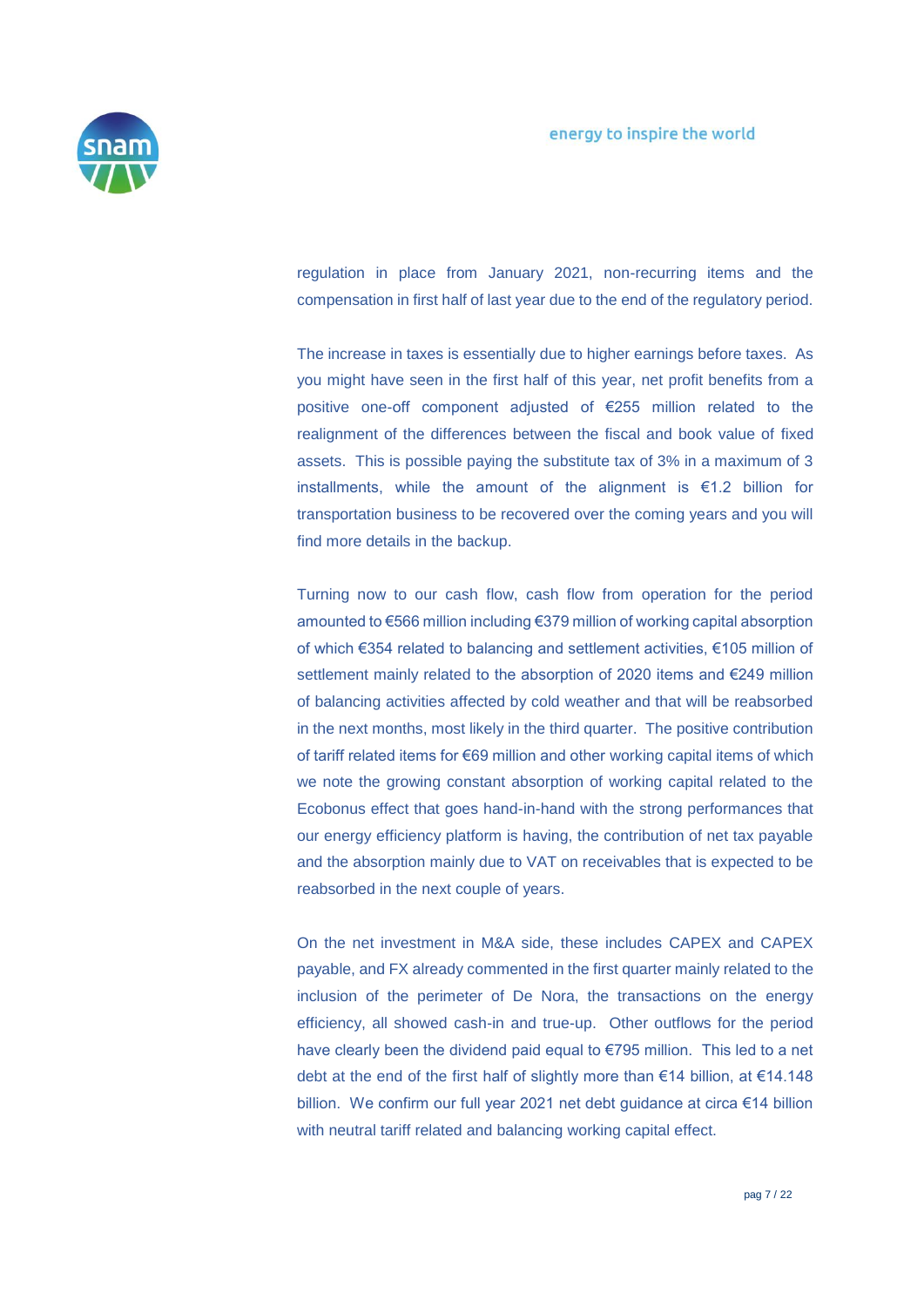

Moving on to the Snam debt structure and reduction in the cost of debt in the second quarter of 2021 will further strengthen our financial structure by leveraging on another transition bond issued in June with a coupon of 0.625%. And we've also finalized a new EIB loan aimed at financing our energy efficiency projects carried out by Renovit. Moreover, we have started the second half with new ESG funding signing this week new term loans linked to ESG KPIs for overall €350 million. There are no refinancing need for remaining parts of the year while bond maturity profile is well spread over time.

With respect to treasury management optimization, we continue to exploit the good market conditions which allow us to fully utilize our commercial paper program, and large use of uncommitted credit lines both at deeply negative yields. On sustainable finance ESG factors represent a crucial element for our financing choices and our financial structure. As such, funding for the first 6 months of 2021 has been entirely based on sustainable financing instruments with an overall sustainable savings component reaching 55% of total committed funding at the end of the first half. Thanks to the recently signed ESG loans, this percentage is further increased to close to 60% at the end of July.

Finally in May 2021 and for the third consecutive year, we reached the ESG target for our sustainable loan KPIs to achieving confirmation of the margin step down.

Thanks for your attention. Mark and I are now ready to answer your questions.

Q&A

OPERATOR: Excuse me. This is the Chorus Call conference operator. We will now begin the question and answer session. Anyone who wishes to ask a question,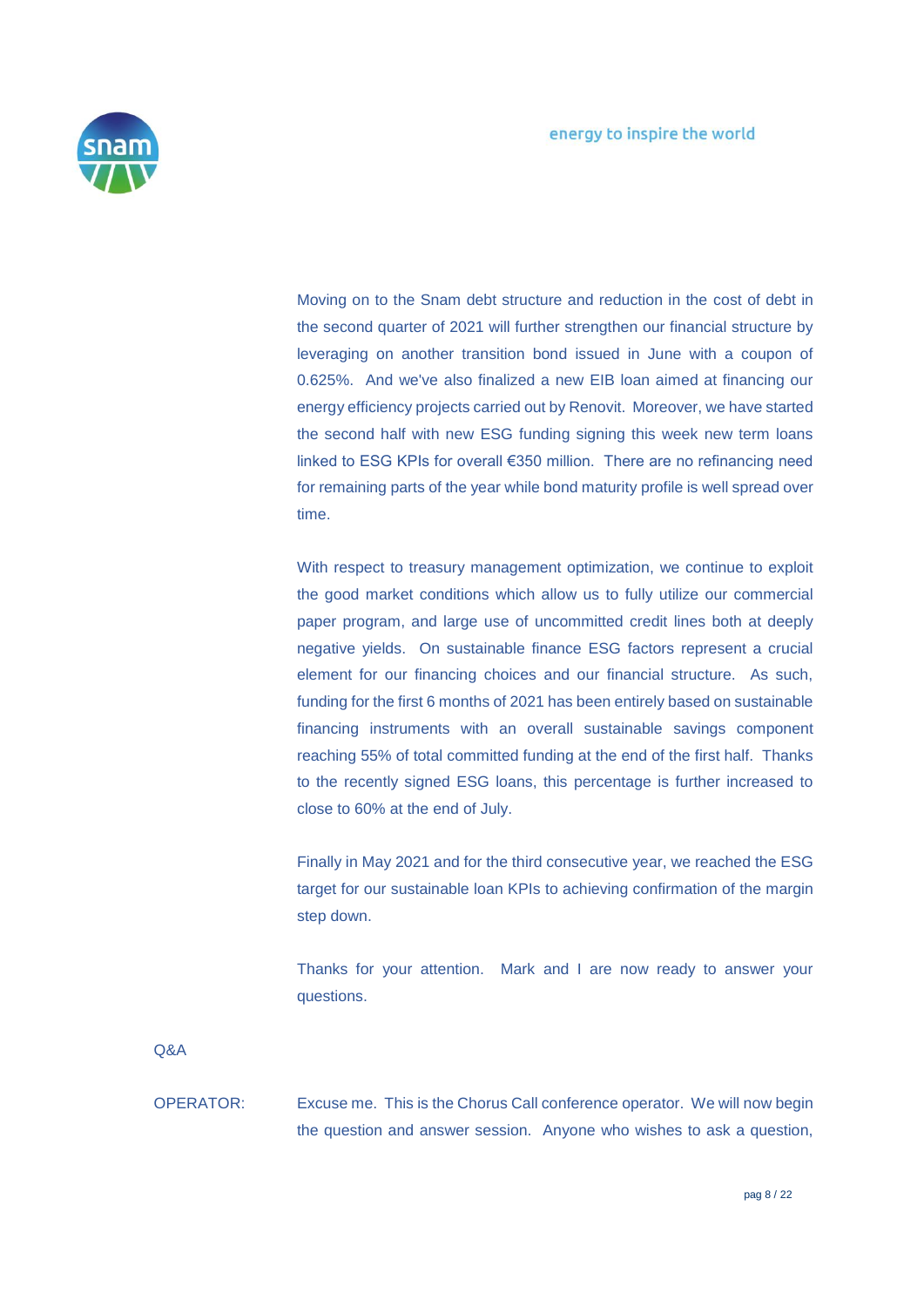

may press "\*" and "1" on their touchtone telephone, to remove yourself from the question queue, please press "\*" and "2." Please pick up the receiver while asking questions. Anyone who has a question, may press "\*" and "1" at this time.

The first question is from Harry Wyburd with Bank of America. Please go ahead.

HARRY WYBURD: Hi, good afternoon, everyone. Thanks for taking my questions. I'll keep it at 2 [indiscernible] conference call. Firstly, I guess that there were lots of questions on this. But on the amount referenced a very specific one, I guess now we've seen the initial documents, we probably have a rough idea in our heads of what the worst case scenario might look like. And you alluded to that in your opening comments. I wonder thinking about specifically the dividends. Now that you've seen the initial proposals, do you feel that the current dividend policy is secure under a worst case scenario here? Would you be willing to say that at this stage? Or do you think the range is still too wide at the moment? That's the first one.

> And then the second one is on…again, what you touched on earlier about crystallizing value from your portfolio of minority investments. I think you've mentioned that in the autumn of last year initially. And I guess what can we expect in terms of timing here? Or what do you…is there a sort of a timing block here waiting for something to happen? Is there a contingency somewhere that's driving the timing of this? And so just interested to know when we could expect that to be announced and whether you've got any update on exactly what kind of structure we should be thinking about for that? Many thanks.

MARCO ALVERÀ: Thank you Harry. So, as we look at the dividend policy, and you've been following us for some time, we over the last few years have been managing to both increase the dividend in absolute terms and decrease the payouts. So as we look about the worst case, which at this point, we have the same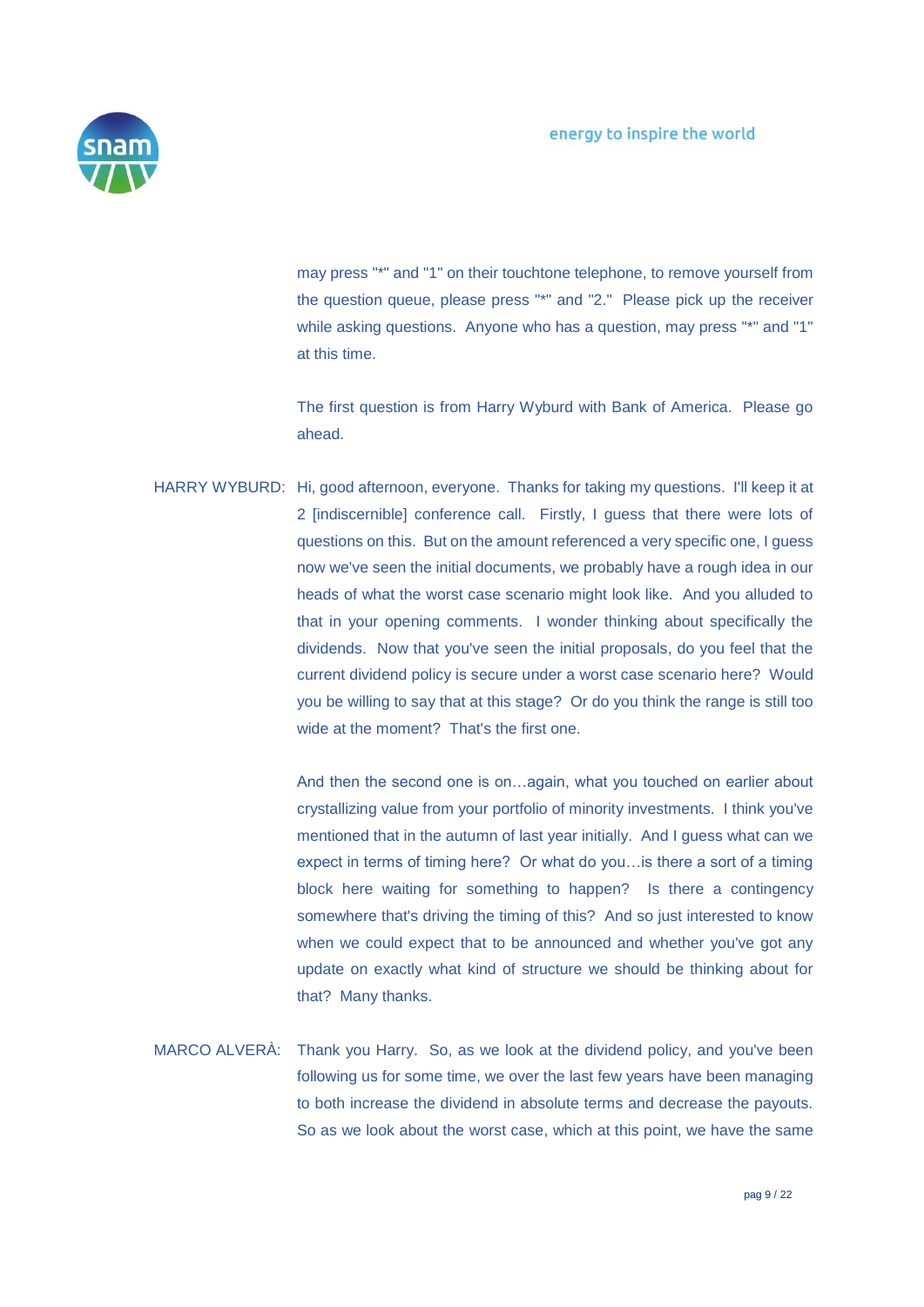

information that you have, we read the consultation, that's where we are at. We will see how things evolve in September and October. But as we look at our payout, it's in a very comfortable place. So I think we can absolutely confirm our dividend policy with it's, let's say, embedded growth. And we…when we originally planned the Italgas spin-offs, we were around to 90% payout, so we're now at 75%. And so I think we have a very strong headwind there and our policy is confirmed and, let's say, very serene when it comes to our dividend because of our EPS growth that has significantly outperformed our DPS growth. When it comes to crystallizing, just to be very clear, my comments were referring only to De Nora and we plan to give you more information around the plan period.

De Nora has significant upside and growth potential from some of the numbers I shared around the electrolyzer growth projections and this giga factory project that we, let's say, been preliminarily awarded on it, that would be De Nora's job to do that. De Nora's JV itself with Thyssen is also enjoying a very attractive growth. So that's the asset I was commenting on. And hopefully, we'll be in a position to give you more granularity around timing in…when we present the time in November.

- HARRY WYBURD: Got it. Many thanks.
- MARCO ALVERÀ: Thank you.
- OPERATOR: The next question is from Javier Suarez with Mediobanca. Please go ahead.
- JAVIER SUAREZ: Hi, good afternoon, and thank you for the presentation. A follow-up question on the ARERA's proposal, so maybe putting the question in a slightly different terms, in the case that the regulatory cut is at the lower end of the range, what would be Snam's managerial decision to maintain financial stability. So including in that definition both dividends and CAPEX. So what we may expect from the management of the company in case that that regulatory cut goes at the lower end of the range.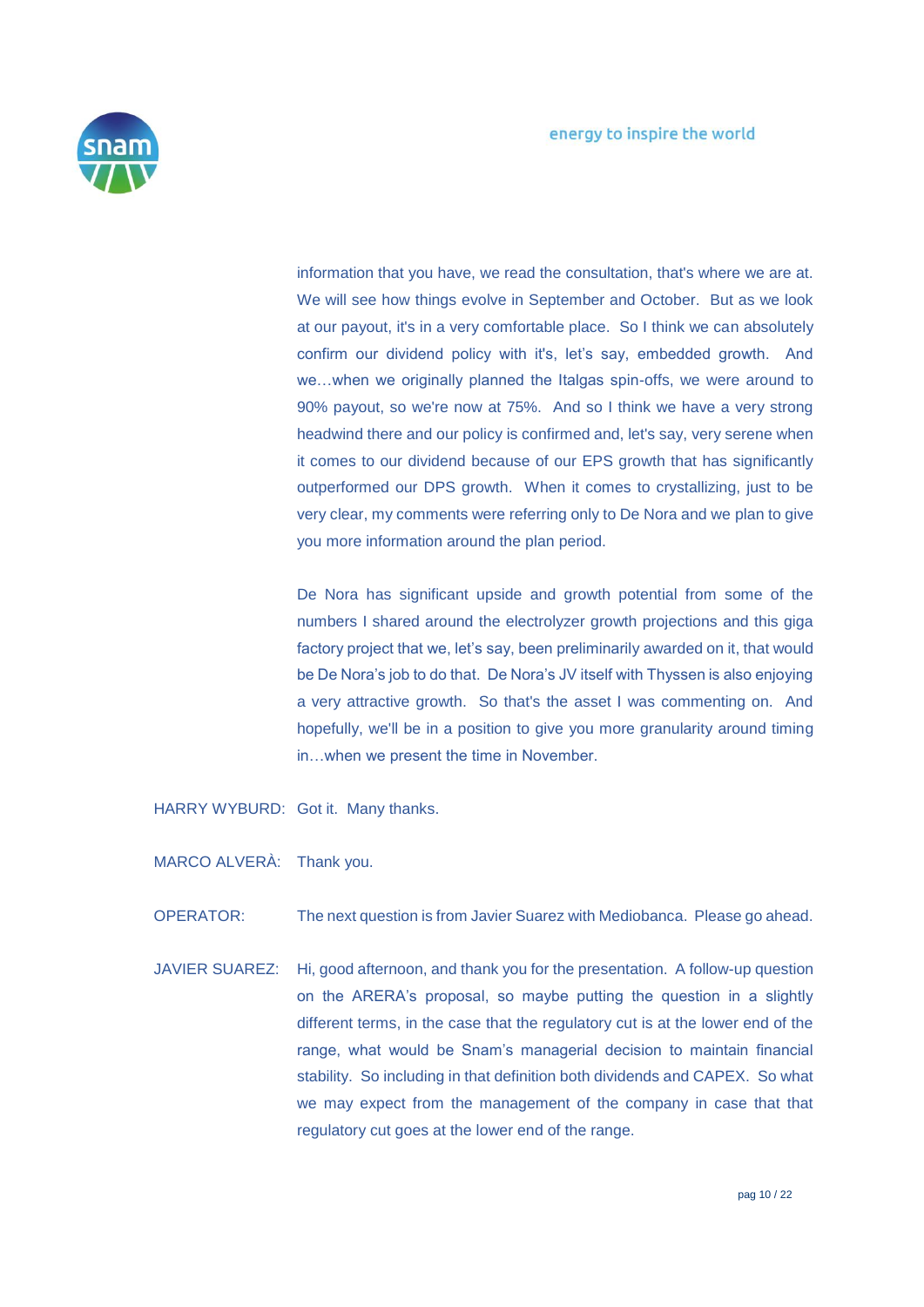

Then the second question is related also to the consultation document. As you said, there is a wide range of possible outcomes. Can you share with us your technical comments to ARERA to improve the document?

And the third question is on the…you can update us on your latest views on the possible benefit for Snam from the EU funds, still the tendering process are not yet available, but you can give us some initial thoughts on the potential benefit for Snam, that would be great. Many thanks.

MARCO ALVERÀ: Sorry, I was on mute. If…thanks Javier, so as we think about dividend policy as I mentioned, as a fixed with its embedded growth, and then we have that flexibility you mentioned on the CAPEX. We don't have an issue around, let's say, cash flow flexibility, what we….and certainly we wouldn't be cash constrained for the CAPEX. However, as we think about CAPEX profile, too many levers and here I'm also answering your second question. We have 3 things to take into account. First of all, the absolute WACC outcome that would be a factor of how attractive certain regulated investments are.

> The second is around the discussion about replacements, how accretive or non-accretive replacement CAPEX could be, as you know, we have an ongoing dialogue that started in 2019 with the regulator. Hopefully, we'll have news after the summer and buy the plan even if it won't be yet definitive news, but some news.

> And the third is really around your second question, which is how these tenders will be structured? What type of incentives will be offered? We are surprised to see that some hydrogen applications are already in the money, even without a big incentives, or even without incentives. CO2 prices are on the rise which makes the kind of the funding GAAP smaller. But really this is a process that has to start. So this is true for all the kind of Fit for 55, the whole of Europe. And Italy still have to build specifics around the tenders, the incentives, the schemes. I think on biomethane we will see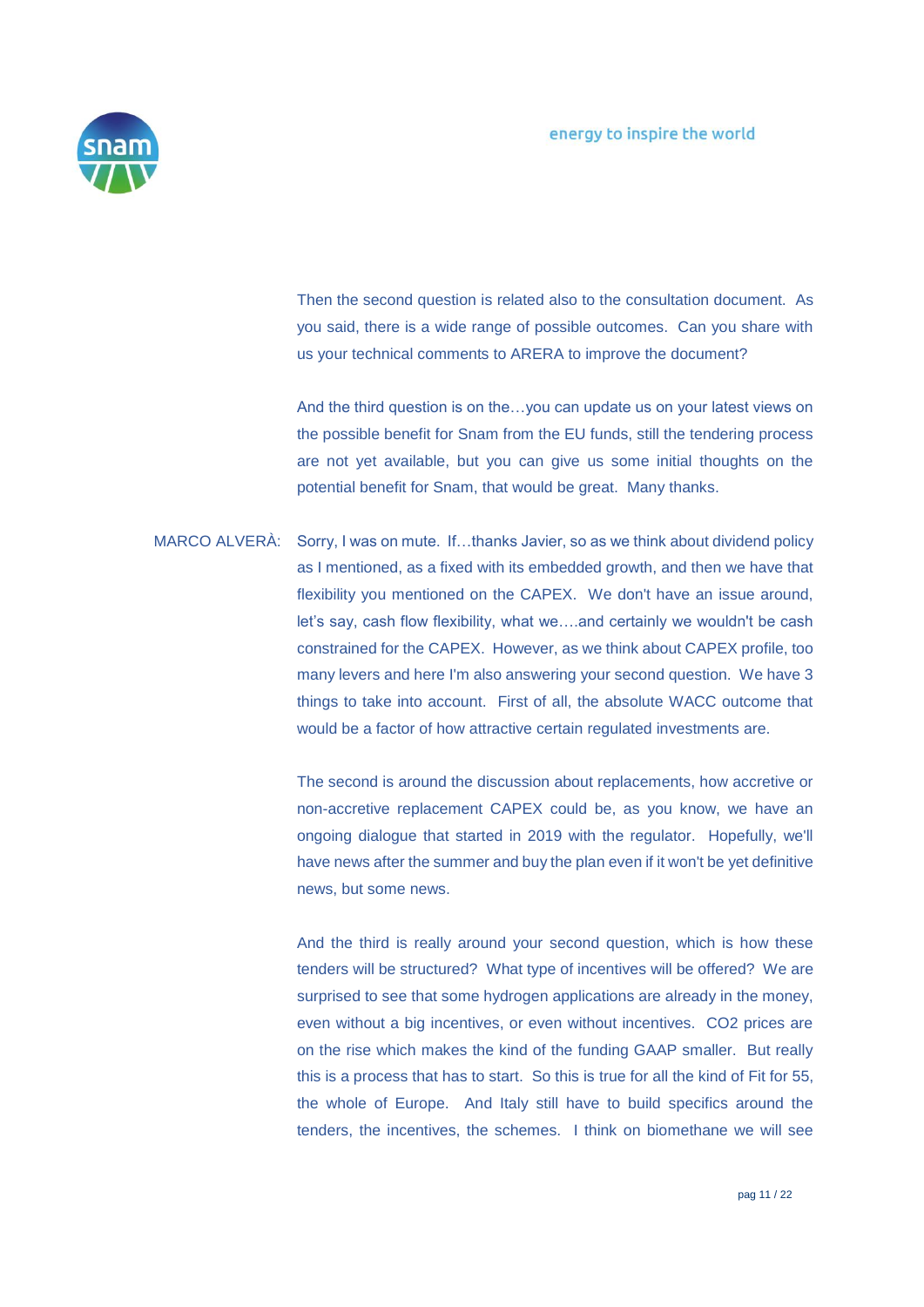

quicker action, perhaps on hydrogen, just because it's building on what has essentially been already successful first biomethane [indiscernible]. All these tenders have to go through European approval process and indeed most of them.

So we will update you, as we see these tenders on how much of that can translate into our own CAPEX, and will be present in the new CAPEX plan linked to all of this in November.

When it comes to the EU funds for the IPSA, because when we look at the current electrolyzer market, the factories that are in the market today are subscale and not very efficient. And we know most of them were in dialogue with many of them. As you think about a Giga factory, it's almost again already in the money. So the funding will depend on the funding gap, and that's what we're working on. I hope I've answered all 3 of your questions.

## JAVIER SUAREZ: Many thanks,

- OPERATOR: The next question is from James Brand with Deutsche Bank. Please go ahead.
- JAMES BRAND: Hi, good afternoon. Thanks for the presentation. I had 2 questions. The first is on the WACC review again, but you've commented a bit in terms of the range that you could have in the near-term on the WACC and a lot of people seem to be focusing on what the near term cut to the allowed return is, which obviously depends very much on the measurement period for the cost of equity parameters and how quickly the changes to the cost of debt is phased-in. But over time, the new framework will result in quite different allowed returns to the last one. Do you have any comments that you could share to us in terms of how you feel about the more structural changes in approach that the regulator is suggesting, particularly on the cost of debt? Are you happy with those changes, or do you feel like that's a step in the wrong direction in terms of how the regulator is going about things?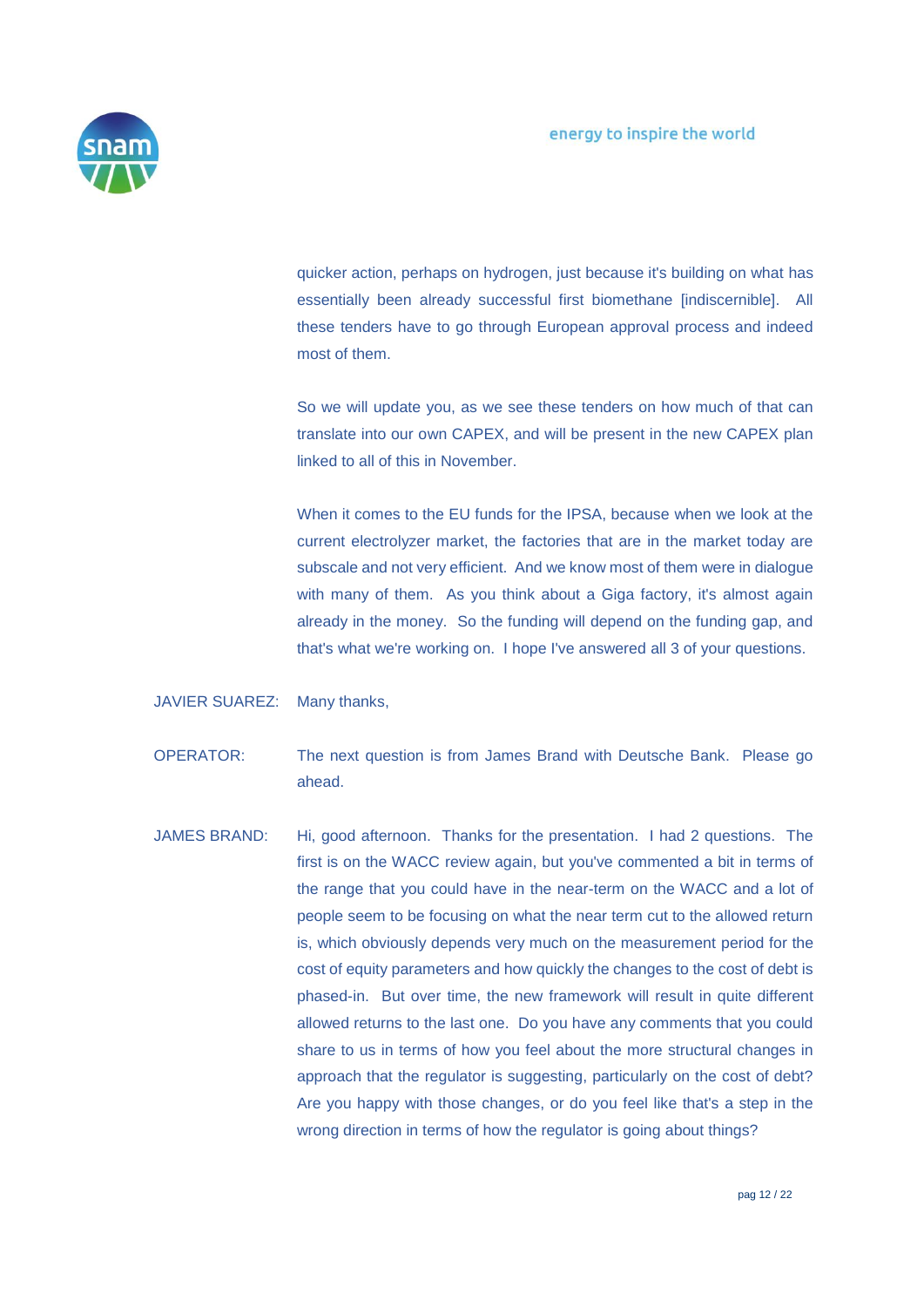

And then the second question is totally, apologies unrelated to the presentation. But I was wondering there seems to be a lot of debate at the moment around hydrogen and storage and what storage facilities are feasible for hydrogen and whether or not operator's gas storage might have to develop new sort of cabin storage in order to meet the demand that's out there. Could you share some thoughts with those in terms of what you're thinking at the moment on storage and whether you think the existing storage facilities would be suitable hydrogen, or whether you might have to develop new ones? Thanks.

MARCO ALVERÀ: So when it comes to a structure, I think there's too many moving parts in this consultation. So I would…I don't have a view on the structural intention behind the proposed changes. Some aspects are even not bad about some of the proposed elements for change. And so the only certainty I have is that now we're in incredibly low spread and kind of risk free environment, which may not last that long. So I agree with you that there's a different approach to kind of near, medium-term and longer-term. Directionally, we don't see the returns going up in any way, and it's just especially how much they go down even structurally in the longer-term.

> Regarding the storage, Stogit is a world leader in gas storage and Stogit deserves to become a global leader in terms of capabilities, I'm talking about, not about reach in the hydrogen storage as well and I would say in energy storage, more generally. The interplay between electrons and molecules will disappear with a lot of power to gas storage related opportunities, we want Stojit to maintain this kind of technological leadership that we have and that's allowing us to even consult and offer our services to other bigger companies and other geographies. So we are building capabilities, we are looking at technologies.

> CCS is going to be a big part of decarbonization efforts and Stogit has let's say the skills that are needed to store our CO2 underground, it's not that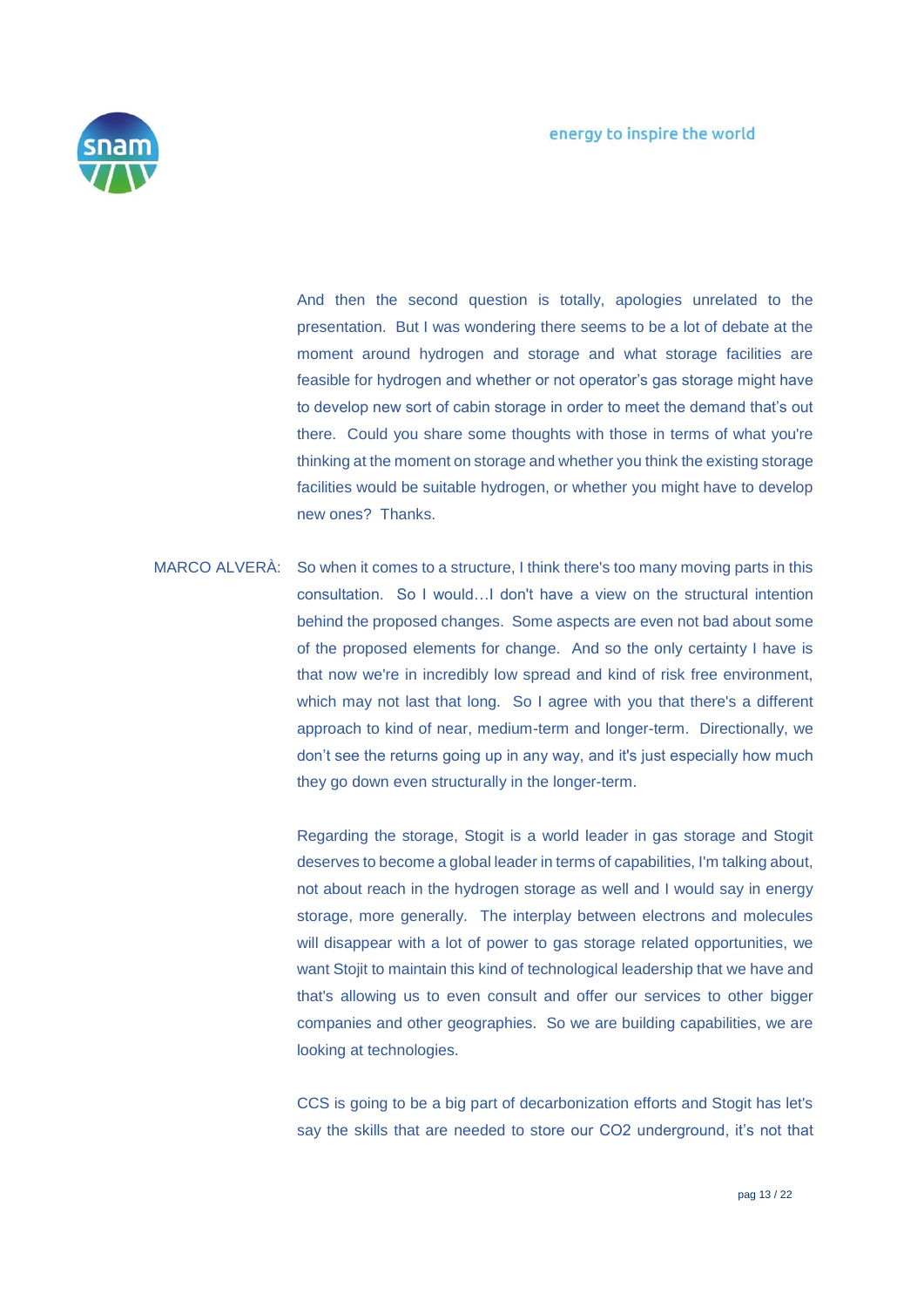

different from storing CH4, which is methane underground. There's also some cutting-edge ideas like storing CH4, and then stripping it from CO2 to produce new hydrogen. And then, when the hydrogen comes back to be stored added back the CO2 to recreate synthetic methane. There is also ideas to build a rock caverns that are still cheaper than building above ground steel [ph] facilities. So there's a lot of new technologies coming up. I think storage will be the new frontier of the energy transition. I think Snam has built a lot of new capabilities that can be added to the existing legacy kind of below the ground engineering and reservoir management capabilities to really become a leader in this field, so thanks for the question.

- JAMES BRAND: Thank you for the answers.
- OPERATOR: The next question is from Enrico Bartoli with Stifel. Please go ahead.
- ENRICO BARTOLI: Hi. Good afternoon and thanks for taking my question. The first question is related to Slide 4, when you highlight the push to decarbonization from the Fit for 55 package. This is mainly based on pushing decarbonization on transport, so you highlight the opportunities for biogas and infrastructures related to green gases. It would be reasonable to assume that in your next business plan, there would be an acceleration in the CAPEX related to these businesses and if you can elaborate on the opportunity that Snam could have related to the green gasses?

A second question is regarding…on the guidance that you reiterated, considering the growth and a profit level first-half. It seems that the guidance looks a bit conservative. Could you elaborate a bit on the drivers in the second-half? If you see some reason for a deceleration of the growth that we saw in the first-half.

And last one, just on detail on results, you mentioned this release of balance sheet items, which had an impact on P&. If you can highlight, the impact on revenues and EBITDA that you had in the first-half? Thank you.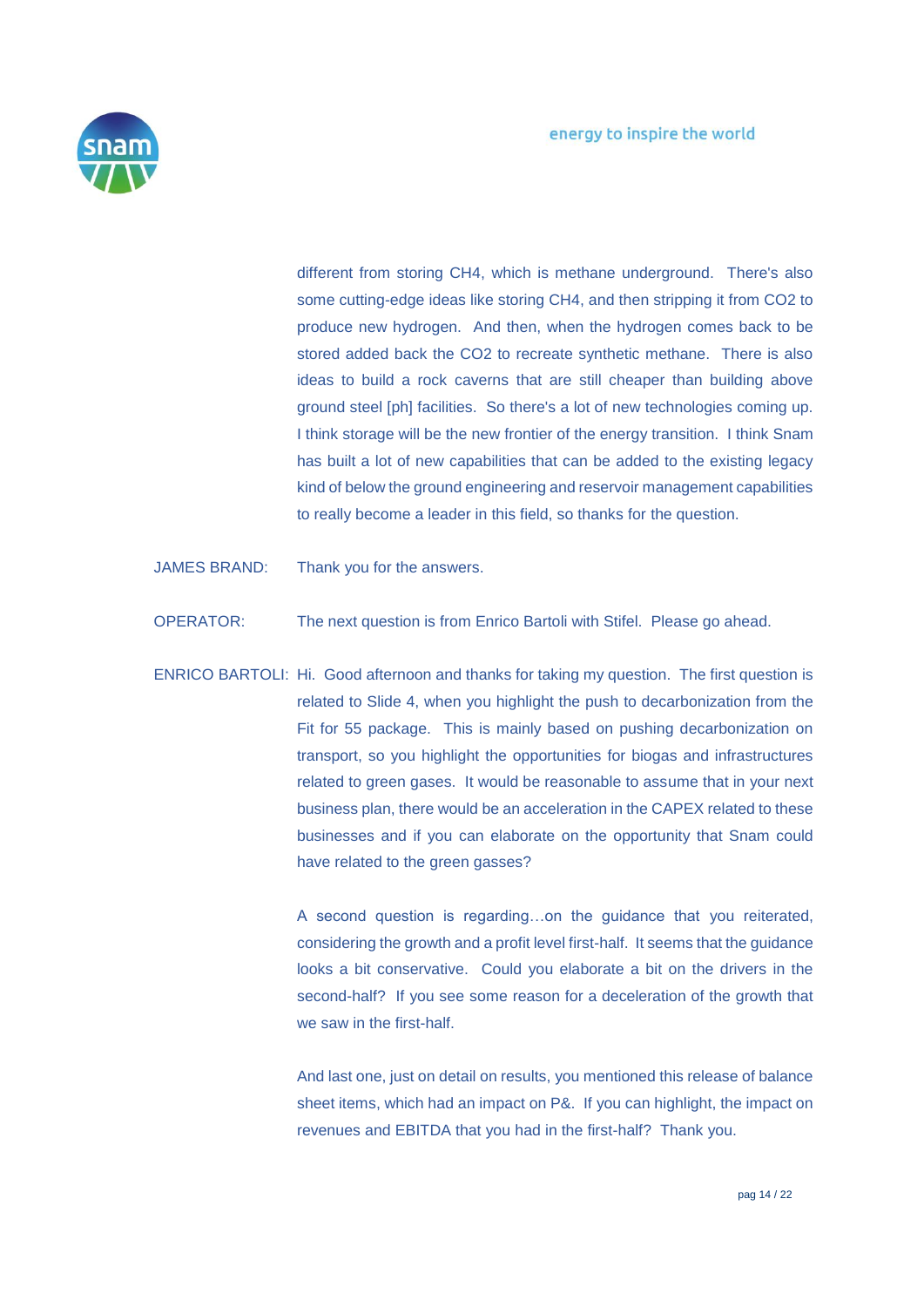

MARCO ALVERÀ: Okay, I'll take the first two and then Ale can integrate on the guidance if I miss something, and then answer the third question. So on the Fit for 55 in general I would say on the energy…on the new businesses, in the current plan, we have…we don't have a lot of CAPEX related to these businesses, we have some, as you know, there is significant upside potential, and as I mentioned, depending on the final WACC outcome, and depending on the substitution, how we settle on the substitution and sensitization let's say, we have options to move more CAPEX from the legacy activities to the new activities that would be preserving the current risk profile, trying to get either governments incentives or optics [ph] to support that. The EPS being extended to new sectors is already a big facilitator of the energy transition projects.

> On the CAPEX for biomethane, that's most likely to increase, but I would rather talk about the CAPEX altogether when we look at a new plan. Certainly, the role for green gases that was absent from the general discussion is now very firmly in the…in all documents and in all the discussions that are taking place.

> When it comes to the guidance, so the…when you compare the H1 let's say, our performance was the confirmation of the guidance. First, we are now let's say more confident in the guidance, even more confident, given the results. B In the first-half, we had positive effects that are not replicable, as we said, like the €17 million release of the past balance sheet items. There's some phasing on costs that have been postponed to the second half. There is a usual increase in the DNA for example in second part of the year that's worth around €15 million when assets enter into operation, and the excellent…really excellent performance on liability management and financial charges that was achieved in the first half is…it's going to be difficult, impossible to replicate.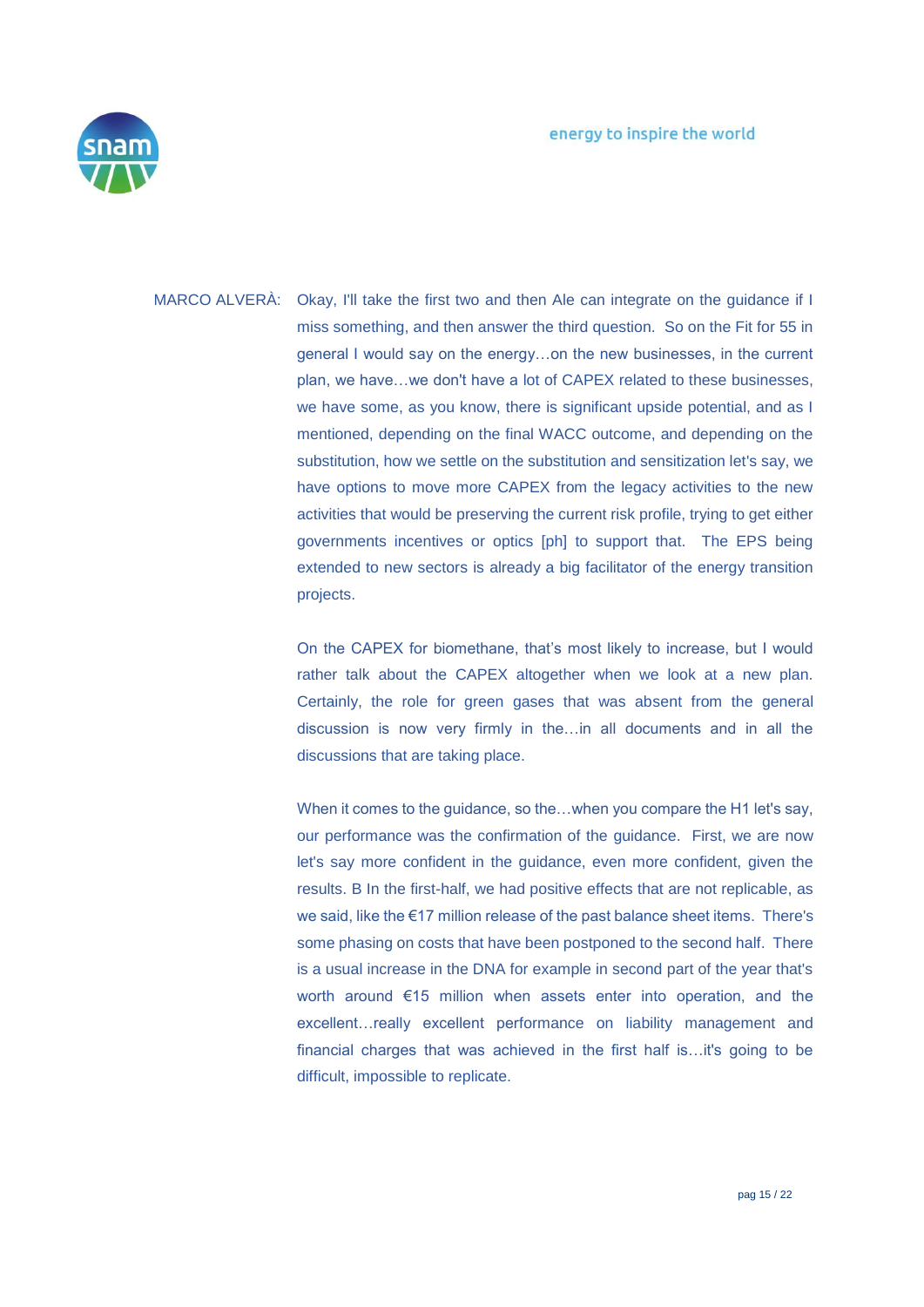

In the second-half, because of higher average debt that we have, positive let's say treasury management operations that are not necessarily replicable, and potential long-term funding that could be raised in the second part of the year. And when we look at the associates, you also have to take into account that some associates are not linear over the year, they have lower OPEX in the first-half, again that question of phasing or higher revenues in the first-half, like for instance IUK. So I have given you maybe too much information, but all this is the kind of level of granularity that we're looking at and this is not the time to be increasing the guidance. And on…

ALESSANDRA PASINI: When it comes to the past balance sheet items, we've…I was referring to what Marco referred to, so there were old provisions that are related to this storage business that can…are now not necessary any longer and therefore they've been released, so it's a very boring action that we took because there is no reason to keep those provisions that were more than 10 years old.

ENRICO BARTOLI: Thank you.

- OPERATOR: The next question is from Stefano Gamberini with Equita SIM. Please go ahead.
- STEFANO GAMBERINI: Good afternoon everybody. 2 questions on my side. The first regarding the introduction of TOTEX [ph], the regulator kick off this process from the next regulatory period. So in 2024, there could be some risks in my view for gas networks relating to the topics of the capitalization rates that will be set by the regulator with differentiated approaches among the different sectors. So could you just elaborate a little bit what are the risks, and also the opportunities that you expect from these changes in the approach from the regulator on TOTEX from '24?

The second is regarding the crystallization of value for De Nora. If I remember well, in November, you said that you could create a fund which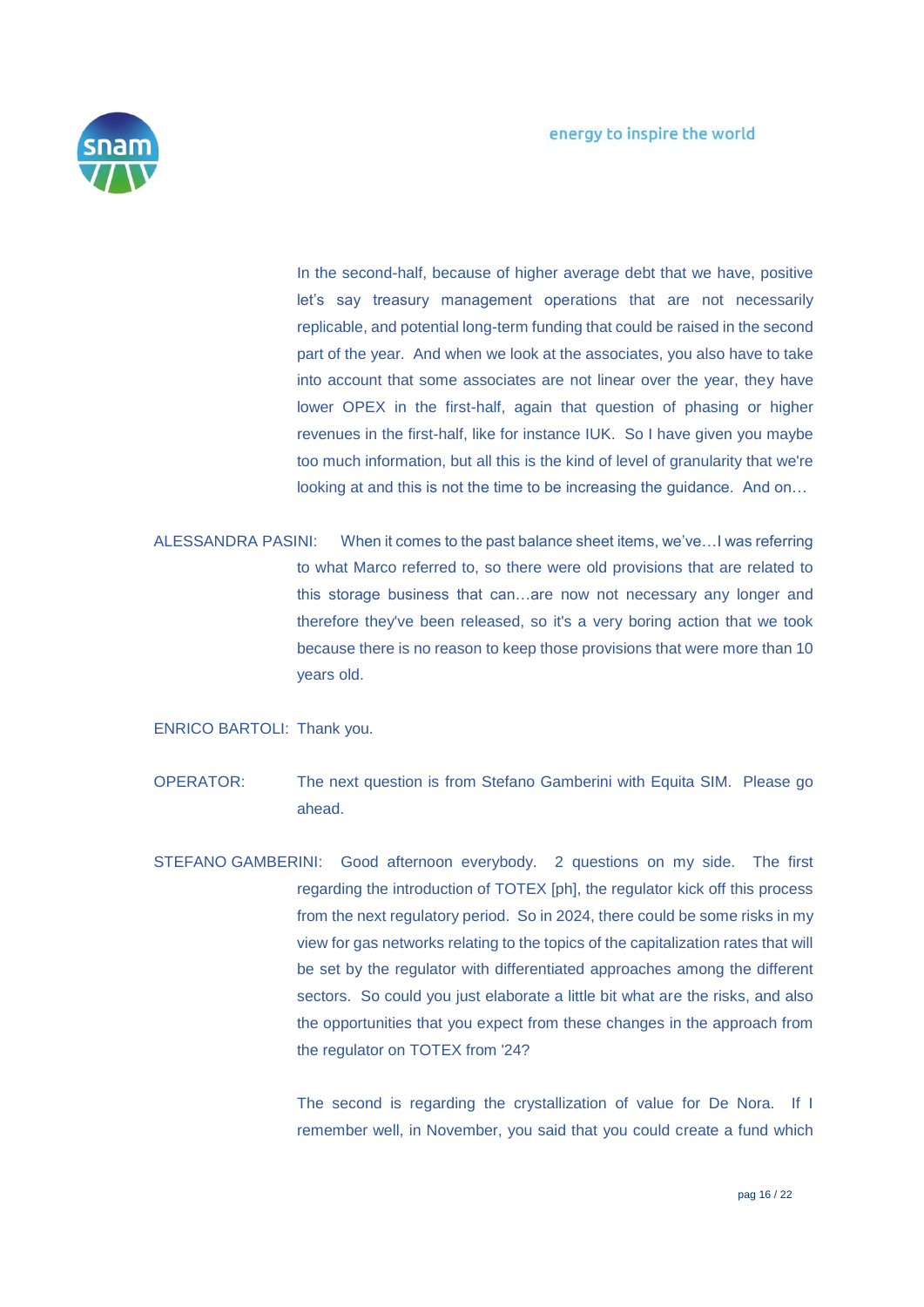

could invest in energy transitions. What is the situation right now? And what could happen in order to crystallize the value of these assets?

And the last one, if I may, regarding your long term targets. What I mean is, you are signing a lot of agreements in order to develop hydrogen economy, hydrogen word in Italy with many companies. So in long run, if we can share with us what is your view in terms of…for example, EBITDA for Snam coming from regulated business and gas transport. And on the other side, new businesses, mainly related to hydrogen, I guess? Many thanks.

MARCO ALVERÀ: So on TOTEX, I think TOTEX can end up being an opportunity, I have been saying this for years now. But more importantly we have saying it, we have been preparing for TOTEX for years. We hired, let's say, TOTEX experts and put them beginning 4 years ago in our regulated accounting and timing control functions. We are introducing digital technologies to better to be able to forecast our spending needs and success of TOTEX really relies on the ability to make plans that are then executed on and to have a constructive dialog with the regulator around those plans. And so, I feel Snam is ready, and I feel there is even opportunity there, and if you look at the U.K. situation, we have worked a lot to really understand what went well and what didn't go as well to make sure we prepared. So we feel good about that.

> When it comes to De Nora and the energy transition vehicle, these are separate things. At the time, we had tied…as an idea that if we…if we had gone to market in say before year end with an investment vehicle, we could have flipped De Nora at the same value into that vehicle and use it almost as a asset and that's what our…that was our thinking at the time. We haven't gone to market obviously. We have seen a number of other investors. Some of them have been approaching us go-to-market with a very significant energy transition dedicated vehicles much bigger than the one that we have in mind. And at the same time as I mentioned earlier we have seen De Nora's value increase importantly as De Nora with our support has been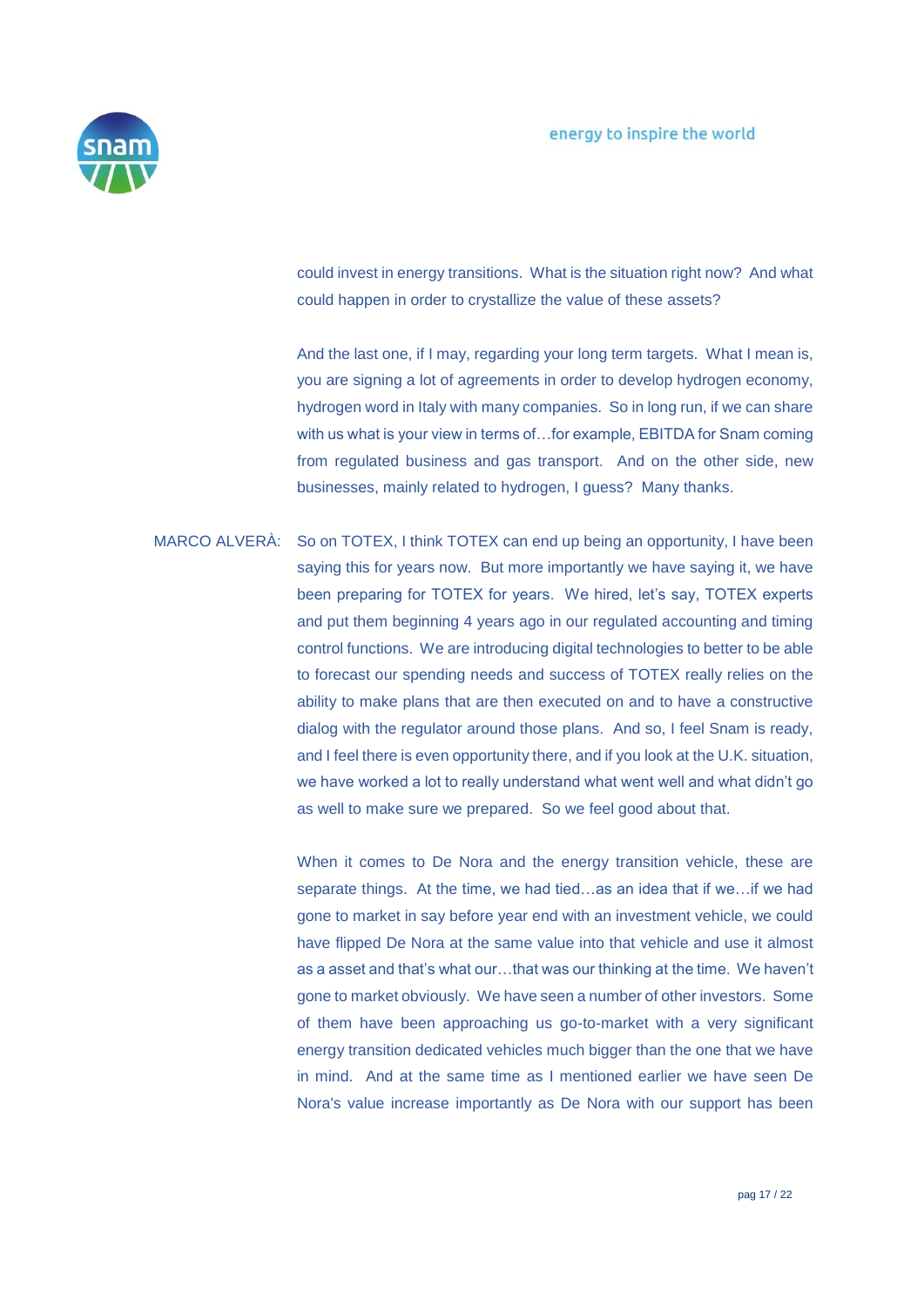

building their hydrogen plan and their hydrogen strategy, which wasn't really there when we took that stake in the company.

So I think De Nora will follow its own, let's call it crystallization path. We haven't completely ruled out the investment vehicle opportunity, but we are not in the market at this moment. There are number of dedicated hydrogen investment opportunities for multiple players to get together and maybe join forces on some investments. I think, that's a positive, I think, overall the industry will need to collaborate a lot more. The oil and gas industry is a lot more collaborative than the utility industry, and projects like TAP where we have the 20% stake or like IUK where we have very small minority. I think are going to become the norm and the energy [technical difficulty] utilities typically have 100% of their own assets, whereas oil and gas companies have many, many projects where they have minority stakes and other people are operative.

When it comes to the hydrogen agreement, I see it as 2 phase. First, we have the say market development phase where our main purpose of hydrogen is to make sure that our transports and as I mentioned earlier even storage RAB become relevant and gets even more relevant in the energy transition. So our hydrogen activity is done to promote hydrogen as well as defend the long term growth of our RAB and our assets [technical difficulty].

Then we have, I would call them almost tactical opportunities like De Nora, Snam will not become a big manufacturer of electrolyzers itself, but if we can help company where we have a big stake become a bigger producers of electrolyzers I think that's a win-win solution. Then we have businesses like energy efficiency where we see a market opportunity today, but again we may decide to crystallize on this more. When I look at long term, we will remain [indiscernible] in infrastructure company with a similar risk profile being able to branch ours into new types of infrastructure where skills and more importantly execution capabilities become relevant. That's what Snam is about. Snam is about, and this goes also back to the TOTEX point.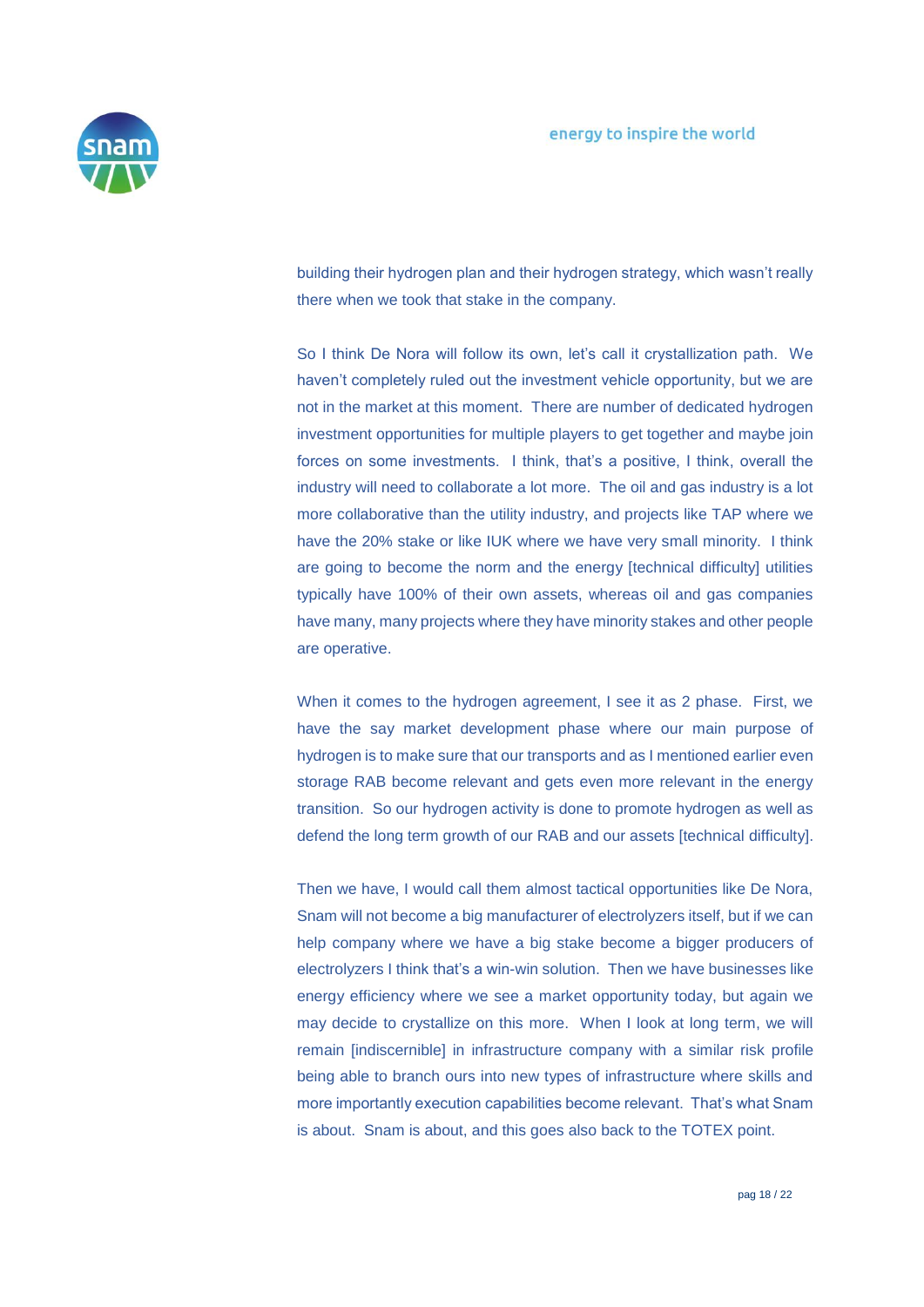

Snam has delivered…I can't count maybe it is 13 or 14 years and overall its investment plan on time and on budgets. And the key feature of the energy transition is going to be a big companies who can commit and undertake big projects and deliver them on time and on budget. That's what we are good at. That's where we bring superior value added and that's what we will continue to do also when it comes to hydrogen. A lot of the deals that you read and experimentations. These are small either MOUs or helping our current customers get familiar with this, where our objective is that they create clusters, big pools of demand where we can then realize or refurbish existing infrastructure.

STEFANO GAMBERINI: Thank you.

MARCO ALVERÀ: Thanks.

- OPERATOR: The next question is from Emanuele Oggioni with Kepler Cheuvreux. Please go ahead.
- EMANUELE OGGIONI: Thank you for the presentation and also for taking my question as well. I have…the first one is on the ongoing process. Could you update on the ongoing progress of the testing to increase it to up to 30% of the blend…the natural gas hydrogen blend. And if some projects could be financed by the next generation [indiscernible] and so it will not be remunerated under the RAB scheme.

The second one in the fully depreciated assets, we know there is not a specific deadline for the consultation for...with the Italian regulator. But, we can expect some news about this possible remuneration of these fully depreciated assets by the end of the year.

And the third question is pending on the ongoing regulatory review, are you planning to postpone the business plan release from November to Q1,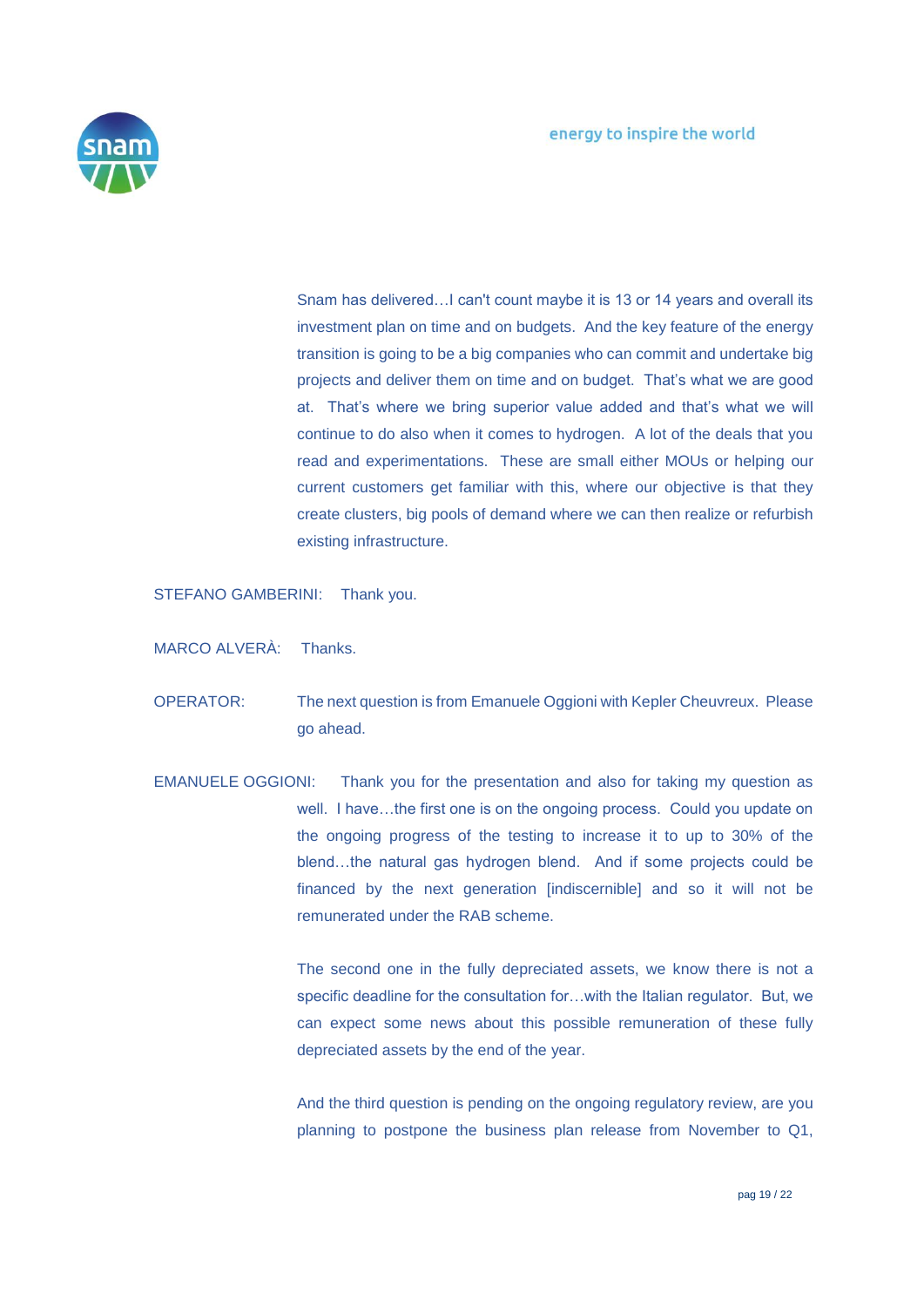

2022? So, after the Italian regulator's final decision, will it come out in December? Thank you.

MARCO ALVERÀ: Okay. So, on the…on the hydrogen blend, as I said earlier, we've now moved from testing the pipe, even though we will continue to increase the percentage at which we test the pipe. We are not moving to test directly having shown that the pipe is no issue, test directly the blending in customer premises for the steel storage like we've done…committed to do for the glass industry. There are finances available in Europe, there is going to be finances available by…from the regulator, that 30% was for the CO…just to be very clear, it's about testing customers capacity to use the blend. As demand grows following all the studies that we are seeing faster than expected, I suspect blending remains an incredibly precious tool [ph] the national governments and then you then to create a flexible and immediate demand at very low cost than in the pipes, but the transition would be faster. And then, I think I have said this before, also the outlook is one in which we will have parts of the network running on biomethane and parts of the network running on 100% hydrogen. So, blending is not a means to transport, hydrogen is blending is a means to create like we have done for the biofuels selective on biodiesel in all of our cars in Europe and in the UK, the blending of hydrogen gases really is a way to boost demand… chickenand-egg dilemma but not a way to move hydrogen blend.

> What we are doing though and related to the previous question around storage, we will be completing by year end the testing of 100% hydrogen storage and that potentially could open up very attractive new market for our existing gas reserves in the depleted fields. Depleted gas fields could potentially…we're testing this to turn into full pure hydrogen storage sites.

> On the fully amortized assets that's what I mean when I say that we have a lever of increasing or decreasing CAPEX related to some of the replacement that we need to do around for the amortized assets. I expect some news after the summer. As you mentioned, there is no strict timetable which is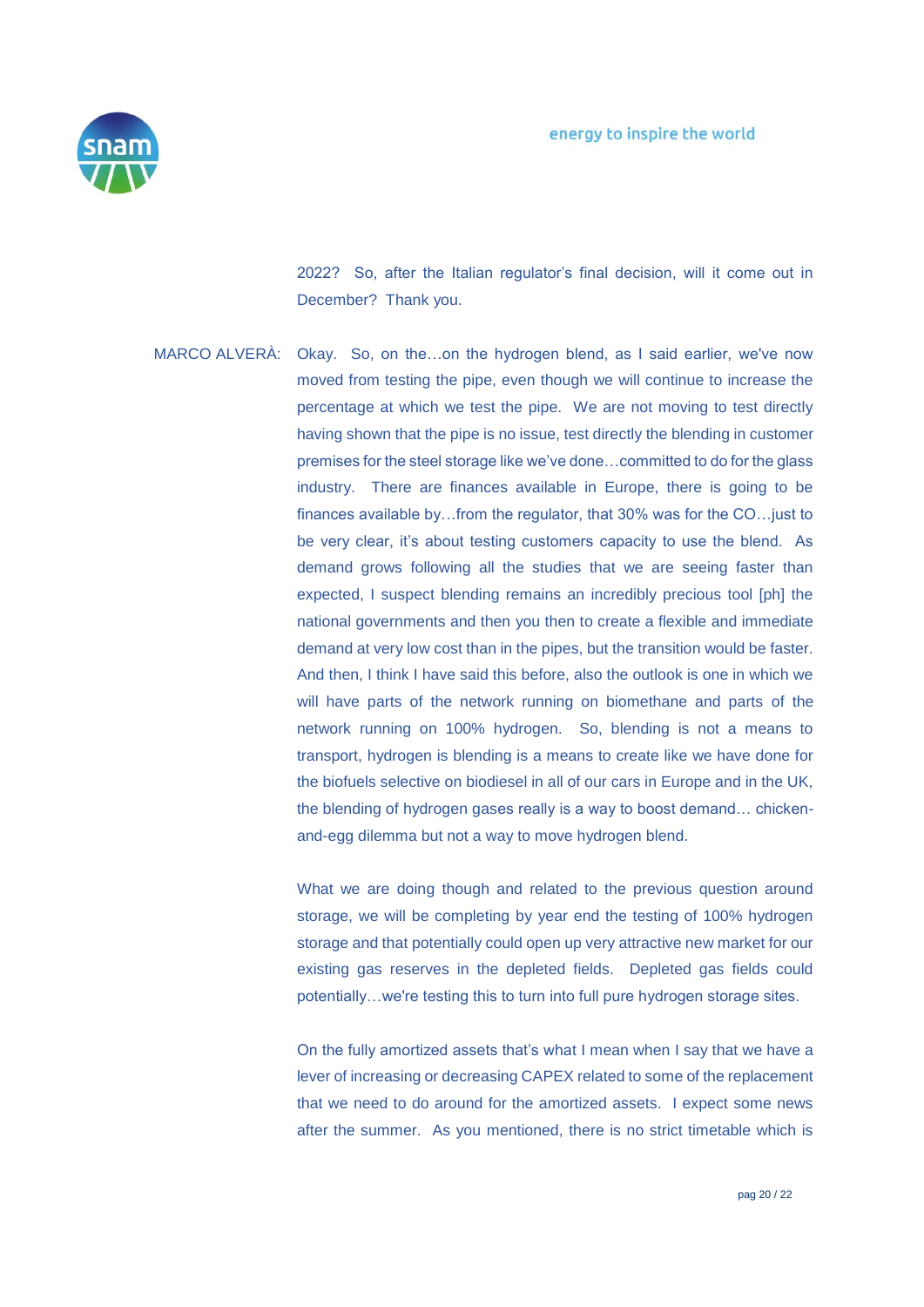

why we have been now going for a full year on this discussions and hopefully we will by the year end have some more news. I would be tempted on to 6 November unless there is some bigger uncertainty than the one I see today just because that's our normal planning and then we can provide always an update in the first quarter, if there are some material changes. But, I agree with you that compared to the previous plan, it will be a plan that's based on some factors where we want to have a full strategy. More than the WACC, well, I think we will not have certainty if the types of incentives are looking very good for the new energy business. But, still you have made an effort, we will give you an update, present plan, then we can always have a special event, if something better that happens in the first quarter. Thank you.

EMANUELE OGGIONI: Thank you.

- OPERATOR: The next question is from Chris Laybutt with Morgan Stanley. Please go ahead.
- CHRIS LAYBUTT: Good afternoon, and thank you very much. I just had a follow-up from our previous question on electrolyzes, you spoke about the processes moving forward. I am just wondering whether you could elaborate on timing? How long do you think it will take for tangible projects announcement and how soon do you think we could expect to see construction of that sort of more significant electrolyze capacity at scale in the next sort, in the years to come I guess I guess I would say?
- MARCO ALVERÀ: Yes, great question. So, the IA [ph] has this 850 gigawatt numbers, if you add all the current manufacturing capability, you would maybe get by 2030 to kind of maybe 10-15, 20 also including the…some of the announced projects. So, there clearly has to be a big wrap up. When it comes Italy, we have seen instances in which the government can move very fast, there is not many opportunities to create quick employment. So, the government is quite receptive and Europe is very receptive on the electrolyzer giga factories like they are and other sectors like the battery giga factory, but the